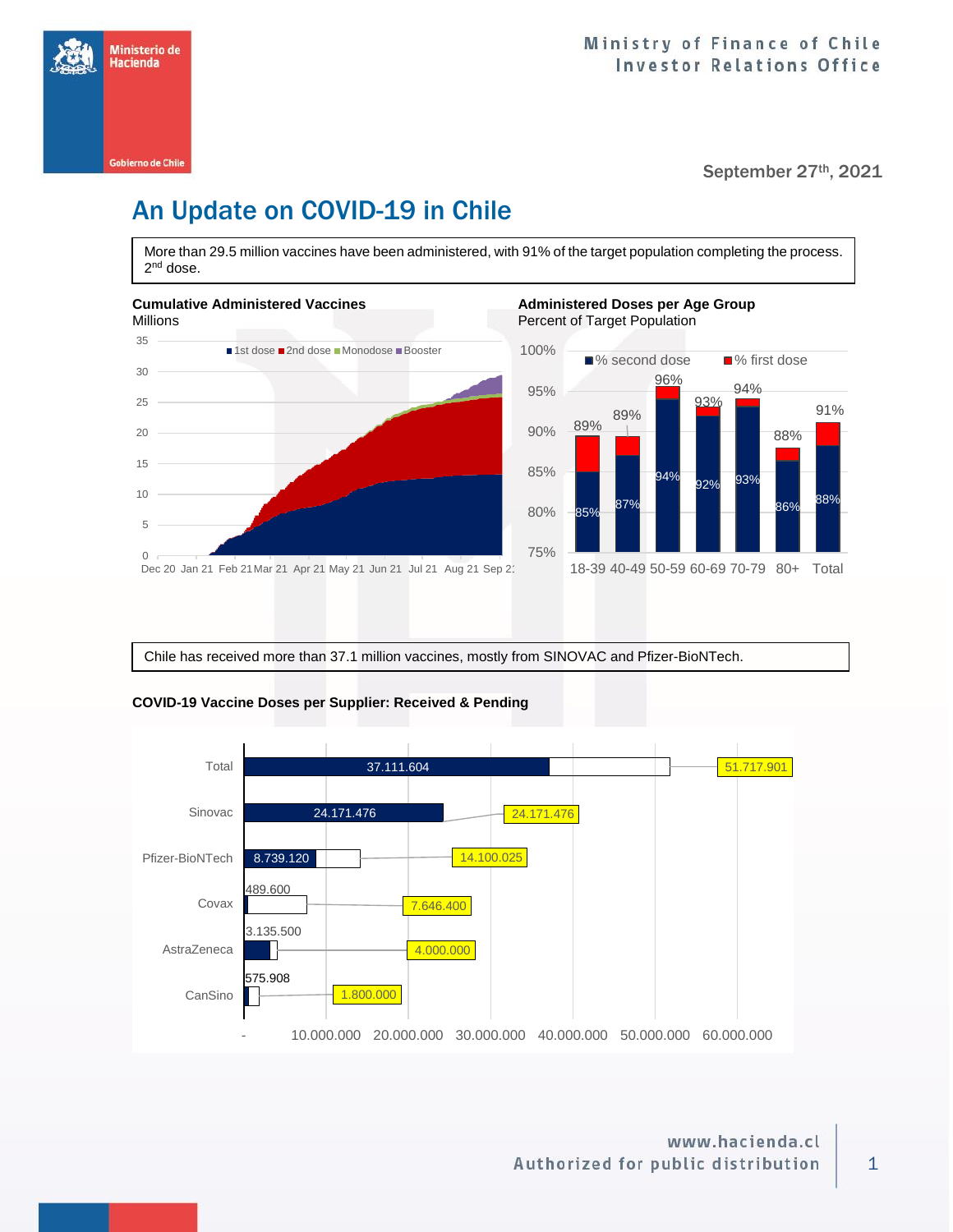**Gobierno de Chile** 

Ministerio de Hacienda

#### September 27th, 2021

**COVID-19 Cases in Chile PCR Test Positivity Rate**  Cases have reached their lowest level since last year, while PCR test positivity rate continues to decline.

### People (thousands), Data through September 26<sup>st</sup>.



## . Data through September 26<sup>st</sup>.



The fall in cases continues to support a gradual relaxation of mobility restricting measures; as of September 26<sup>th</sup>, 2021, no commune is in lockdown. From the first of October, the curfew and the quarantine phase no longer apply to the entire national territory. On the other hand, more than a 98% of the population has reached the highest degree of mobility contemplated in the "paso a paso" plan.



## . Percent deviation with respect to pre-Covid levels